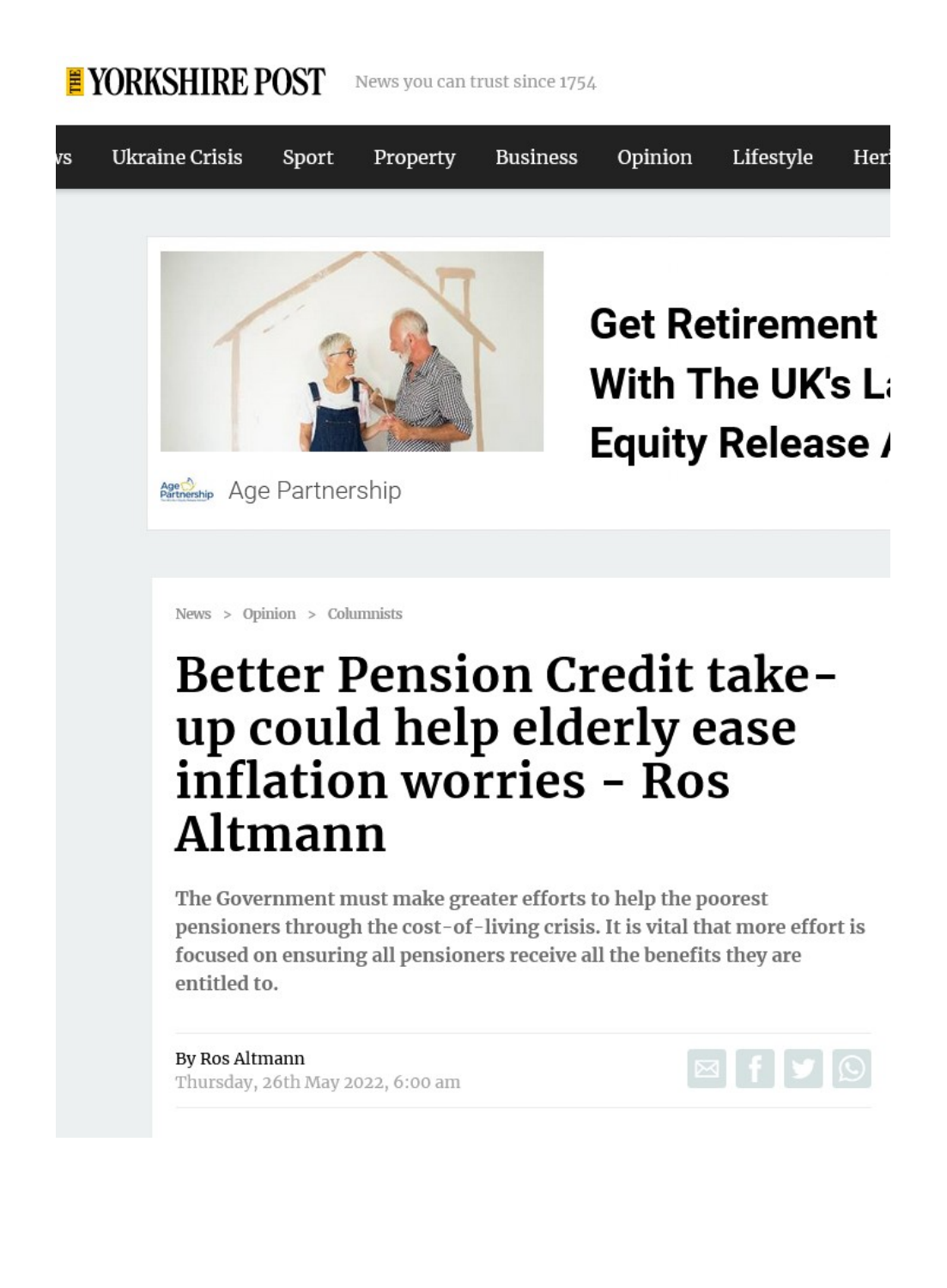

In particular, the 'Pension Credit', which is designed to give them extra money to help make ends meet. That is why I welcome a new campaign designed to drive awareness and encourage more people to apply. More than one in three pensioners who are entitled to this money are just not claiming it – with take-up shamefully stuck at these levels since 2010. Even before the latest price hikes, two million pensioners were living in poverty last year.

That number will have increased significantly, especially after the [Government](https://www.yorkshirepost.co.uk/topic/government) abandoned the promised triple lock and earnings protection for pension benefits.

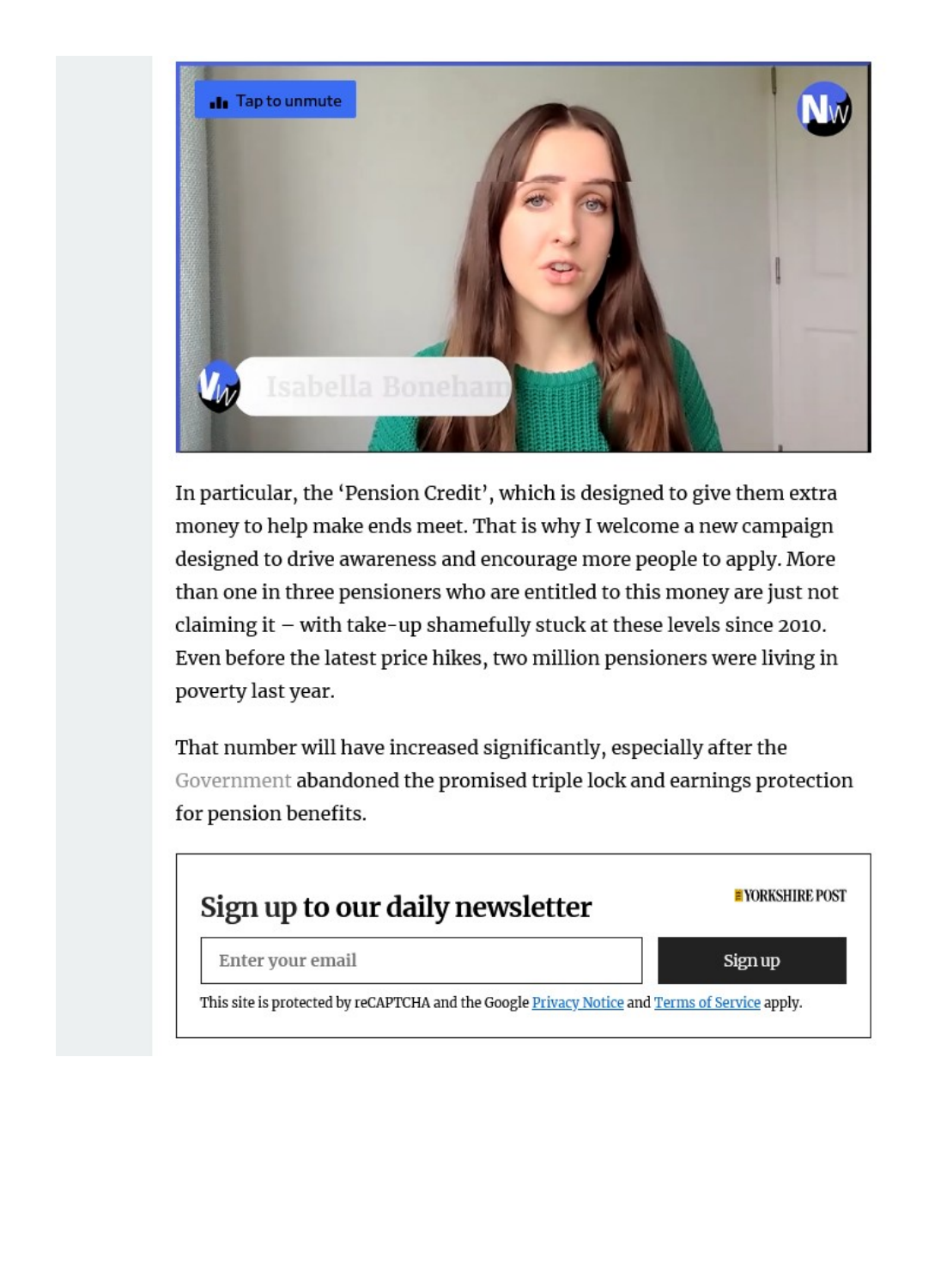

Urologist: Try This If [You Have An Enlarged Prostate \(Watch\)](https://shefence-citional.com/cdd55719-3e6c-466e-a431-863d9038d123?utm_source=ob&utm_campaign=0522_deskfully&utm_term=$section_name$&utm_content=005222438db480f27c47948035e9424948-Urologist%3A+Try+This+If+You+Have+An+Enlarged+Prostate+%28Watch%29&t=$ob_click_id$&a=ob&obOrigUrl=true)  Prostate Revelation

<sup>I</sup>believe the elderly have been badly neglected as inflation has rocketed. The basic essentials of life have soared in price, with food and heating costs hardly being 'optional extras'. This is an unprecedented crisis and promising help in future is not good enough. Pensioners may not live to next year – they need money now. Over 90 per cent of the income of the poorest pensioners comes from State support, so those who don't receive all the money they should have, will struggle just with their basic bills. Official figures show unclaimed Pension Credit leaves pensioners missing out on an average £1,600 a year.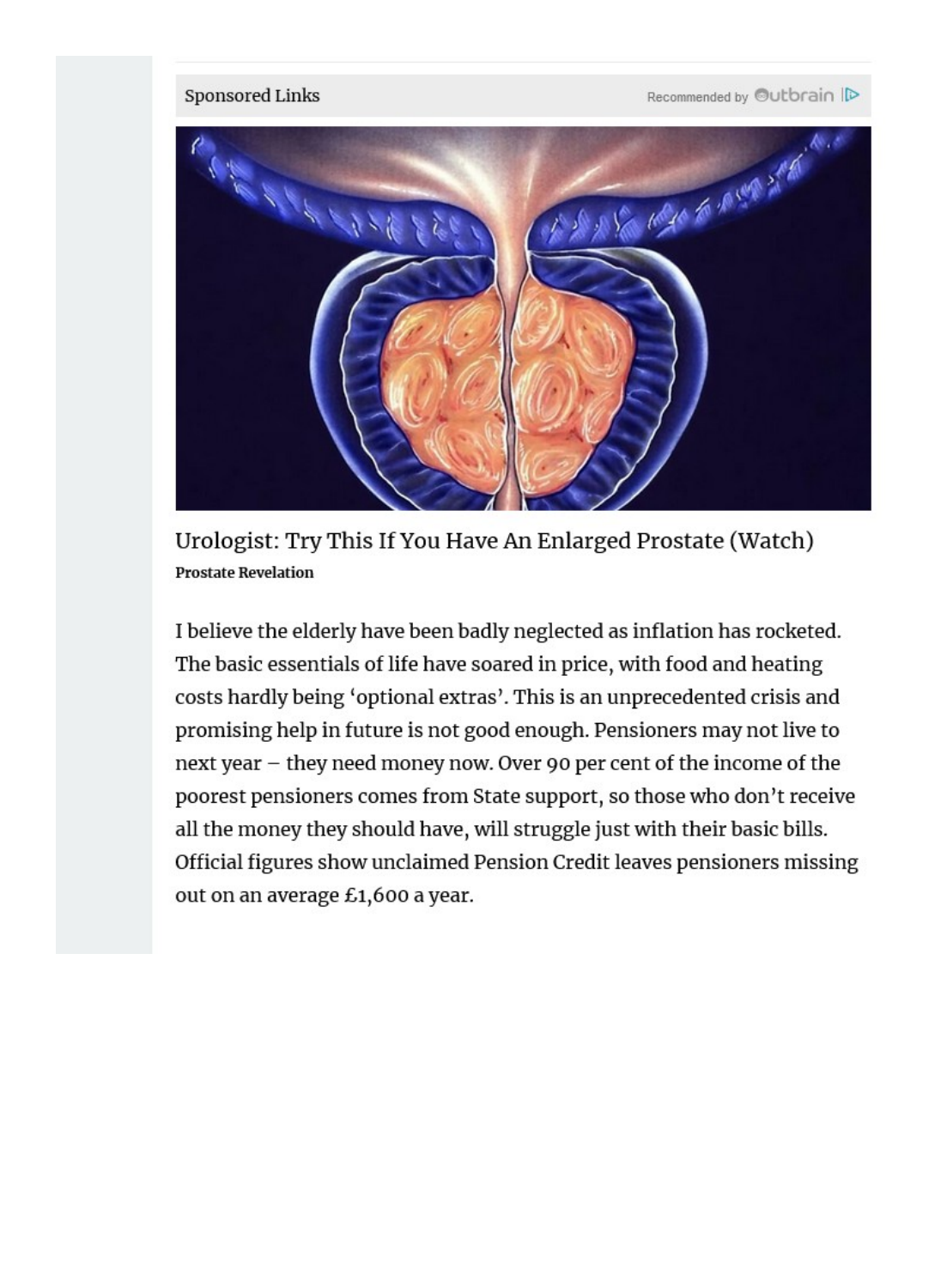

Pic: AdobeStock.

| Advertisement                       |       |       |
|-------------------------------------|-------|-------|
|                                     |       |       |
| <b>WANTED: 50+</b>                  |       |       |
| <b>YEAR OLD BRITS</b>               |       |       |
| If You Were Born Before 1970 You    |       |       |
| Qualify for the 2021 Senior Benefit |       |       |
|                                     |       |       |
| <b>TAP YOUR AGE</b>                 |       |       |
| $50 - 55$                           | 56-65 | 66-75 |
|                                     |       |       |
| 76-85                               |       | $85+$ |
|                                     |       |       |

Government efforts to improve take-up have abjectly failed.

There are many reasons for the low take-up: Apart from pensioners being notoriously reluctant or too proud to ask for what they see as 'handouts', many do not even know what Pension Credit is, or are put off by the complexity of

the rules, form-filling aversion, reluctance to divulge information in the means-test or just wrongly believe they are not eligible. The name 'Pension Credit' is not well understood – perhaps calling it <sup>a</sup>'Pensioner Top-Up' would have more resonance.

Most don't realise they can have up to £10,000 in savings and still be entitled. Even if they only get small sums of the Pension Credit top-up itself, their eligibility opens the door to other valuable benefits, worth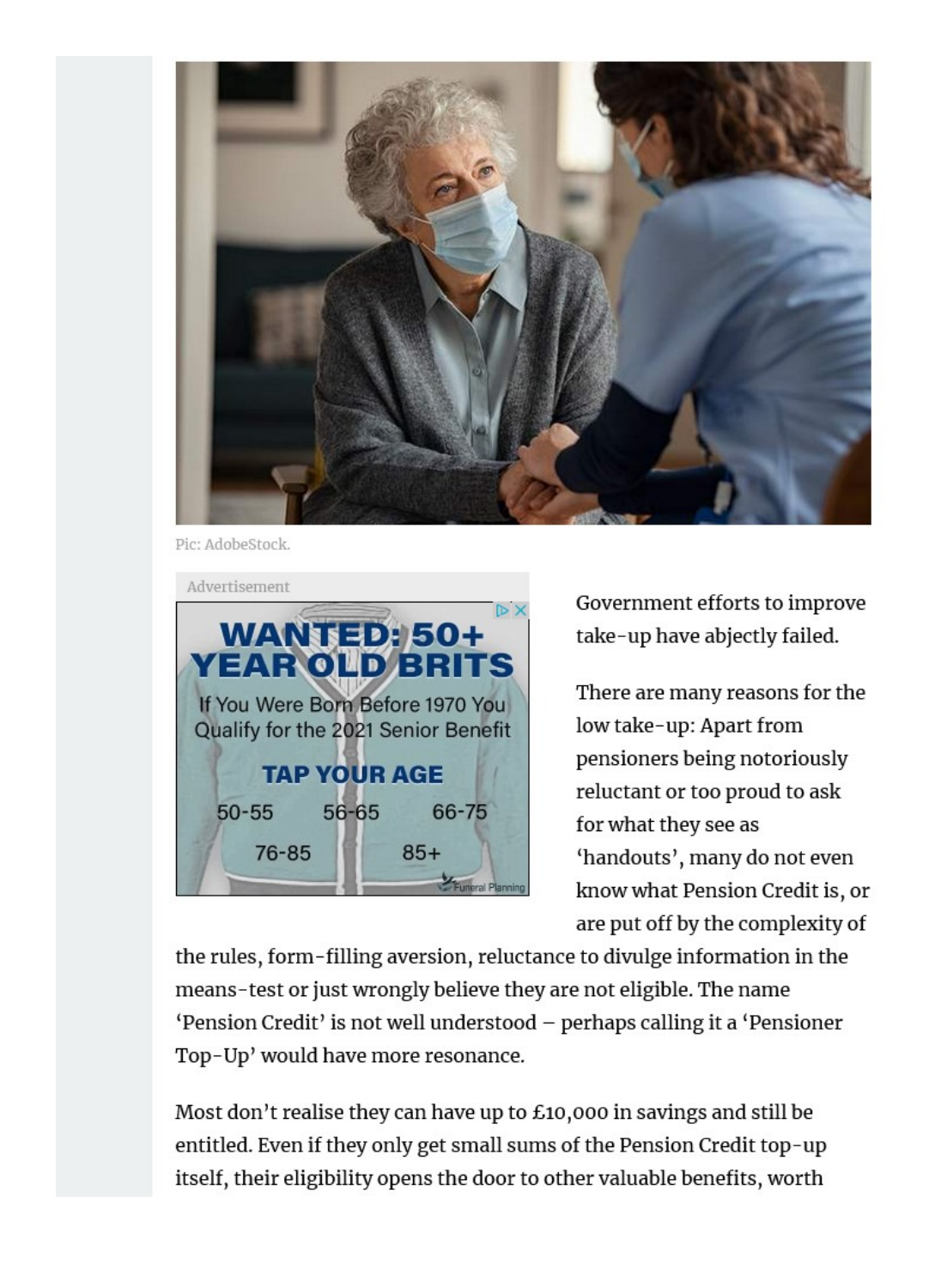thousands of pounds a year, including a £140 warm homes discount, additional money for carers, help with council tax, dental or other health treatments and free TV licences for over-75s.

Many pensioners who live alone, especially elderly women who are not online and have perhaps become even more isolated over the past couple of years due to the pandemic, need help and a national advertising campaign is really important. I am delighted to see The Yorkshire Post spreading the word, too.



We are inevitably going to see rising pensioner poverty, which will cause serious hardship as food and heating bills, which comprise a larger proportion of pensioner spending than for younger groups, have gone through the roof, but benefits have not kept up. I welcome the latest campaign aimed at boosting

take-up for the poorest pensioners. Henry Tapper and Gareth Evans' 'Pension Credit – It's for you!' campaign began earlier this month, raising awareness of this pensioner top-up worth potentially £3,000. I hope this will finally boost take-up, so that all pensioners can be supported in the way they need for a decent lifestyle.

Official statistics highlight those likely to be worst affected by failure to claim Pension Credit are single pensioners, the over-80s, those living in rented housing or from Black, Asian, Indian or Pakistani backgrounds, who are in the lowest income groups. More than a third of single pensioners live on less than 70 per cent of median income, while one in three over-80s and one in two pensioners living in rented accommodation are in poverty. Around 40 per cent of Black, Asian and Indian pensioners and over half of pensioners of Pakistani origin are in poverty, too.